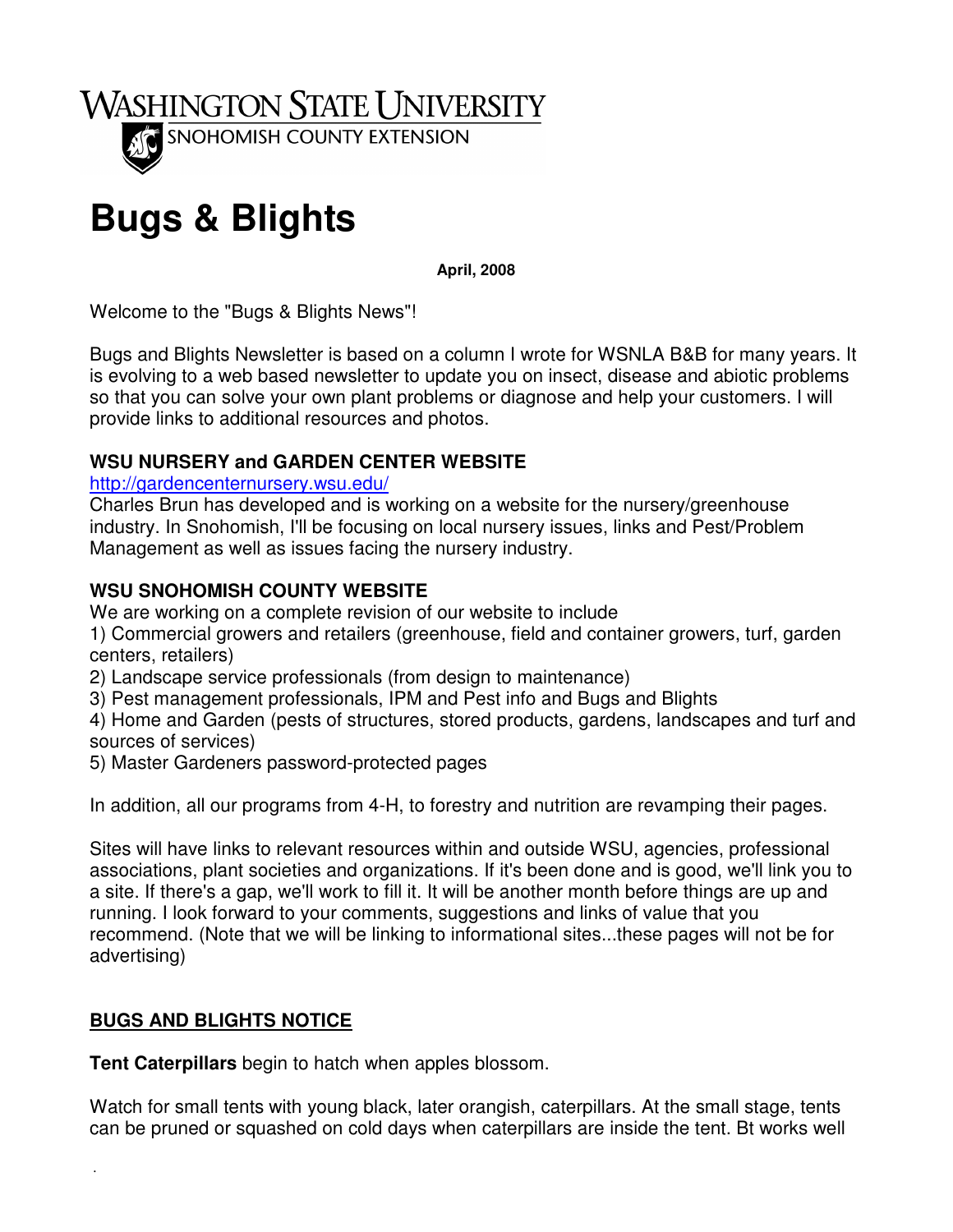for young caterpillars. The larvae must eat it so apply it AFTER a cold spell when larvae are finally able to leave the tent and will be eating to make up for those days of confinement in the tent.

Bt is less effective when larvae are large and not eating as much; or when they have begun to disperse in early to mid June. The hosts are numerous, including rosaceous plants, alder, birch, cotoneaster, cherry apple and poplar. All hosts are broadleaf plants. Hortsense controls for homeowners: http://pep.wsu.edu/hortsense/

#### **Apple Ermine Moth**

is restricted to apple and a few related species. The caterpillars are naked and spotted and make several small tents. They feed within the tent which may be hidden by a few leaves tied together. See http://cru84.cahe.wsu.edu/cgi-bin/pubs/EB1526.html (you can print this out for free or buy a copy or read on-line).

### **Cherry Brown Rot Blossom Blight and Fruit Rot**

If it's spring, it must be brown rot. Right now you can expect the first of the brown rot problems to come in on a number of Rosaceous plants (see hosts below).



#### **Symptoms (and signs)**

.

- The fungus spores land on newly opened blossom buds or petals and invade the soft tissue.
- Blossoms droop but remain on the tree rather than shedding their petals in a lovely carpet below the plant
- In moist weather look for a brownish fuzz (fungus fruiting bodies) on the blossoms (signs)
- It kills/consumes the blossom tissue and moves down the blossom petiole to the twig or flower spur
- It moves further along the twig 'till it hits a small branch.
- If the plant can't stop it there, it will move down to the next branch.
- Everything after the girdled tissue dies, so you may find only one affected blossom but everything beyond it collapses.
- Eventually the plant stops the fungus growth and at that point a canker usually forms.
- The plant tries to seal off the injured area by forming callus tissue around the affected area